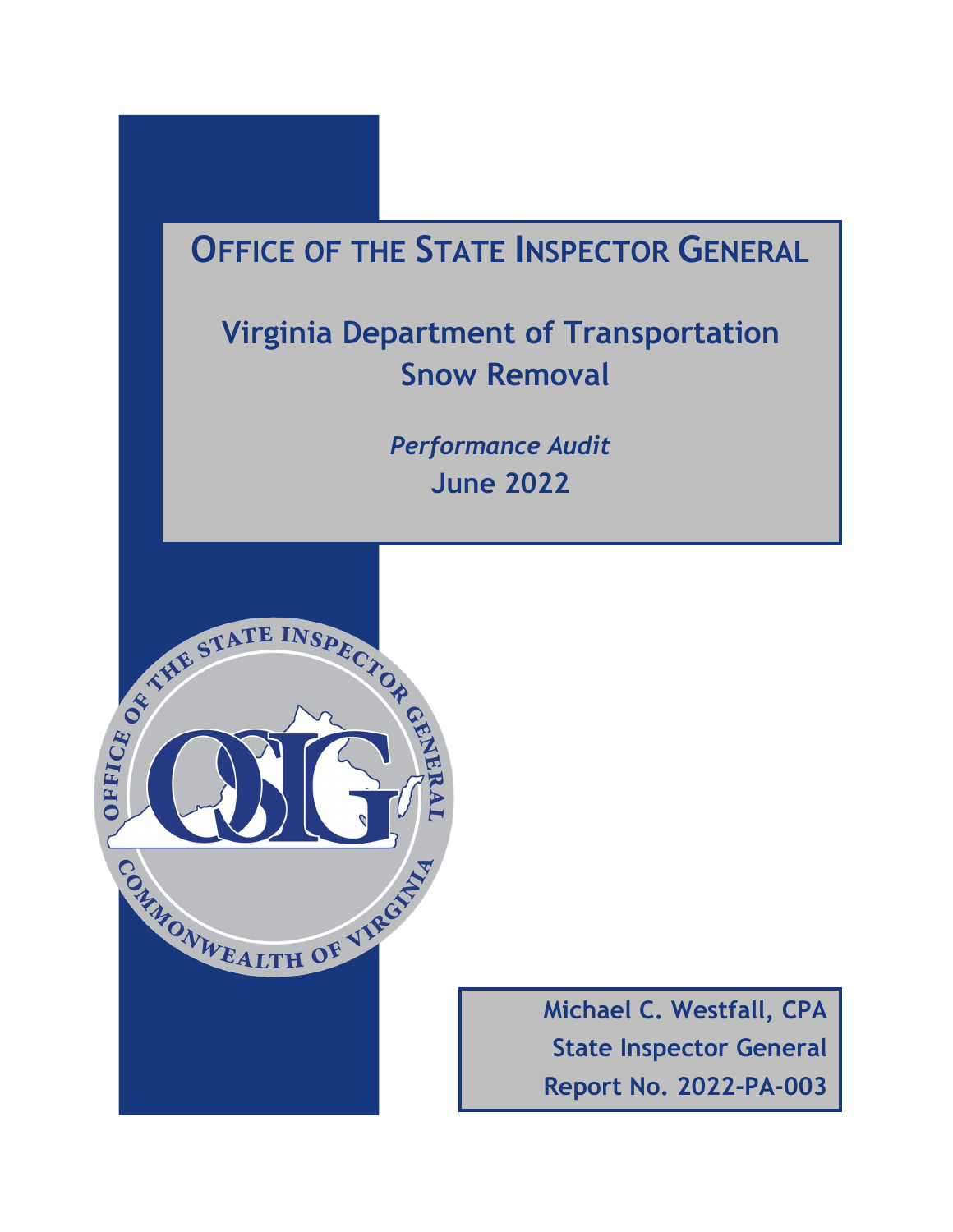

### *COMMONWEALTH OF VIRGINIA Office of the State Inspector General*

Michael C. Westfall, CPA State Inspector General

P.O. Box 1151 Richmond, Virginia 23218 Telephone 804-625-3255 Fax 804-786-2341 www.osig.virginia.gov

June 22, 2022

The Honorable Glenn Youngkin Governor of Virginia P.O. Box 1475 Richmond, VA 23219

Dear Governor Youngkin,

The Office of the State Inspector General completed an audit of the Virginia Department of Transportation's Snow Removal process. The final report is attached.

OSIG would like to thank VDOT Commissioner Stephen C. Brich and his staff for their cooperation and assistance during this audit.

Sincerely,

Mula ( Cota Jott

Michael C. Westfall, CPA State Inspector General

CC: The Honorable Jeff Goettman, Chief of Staff to Governor Youngkin The Honorable Rebecca Glover, Deputy Chief of Staff & Communications Director The Honorable W. Sheppard Miller III, Virginia Secretary of Transportation The Honorable Terry L. Austin, Chair, House Transportation Committee The Honorable David W. Marsden, Chair, Senate Transportation Committee Stephen C. Brich, Commissioner, Virginia Department of Transportation Bradley Gales, Director, VDOT Assurance and Compliance Office Staci Henshaw, Auditor of Public Accounts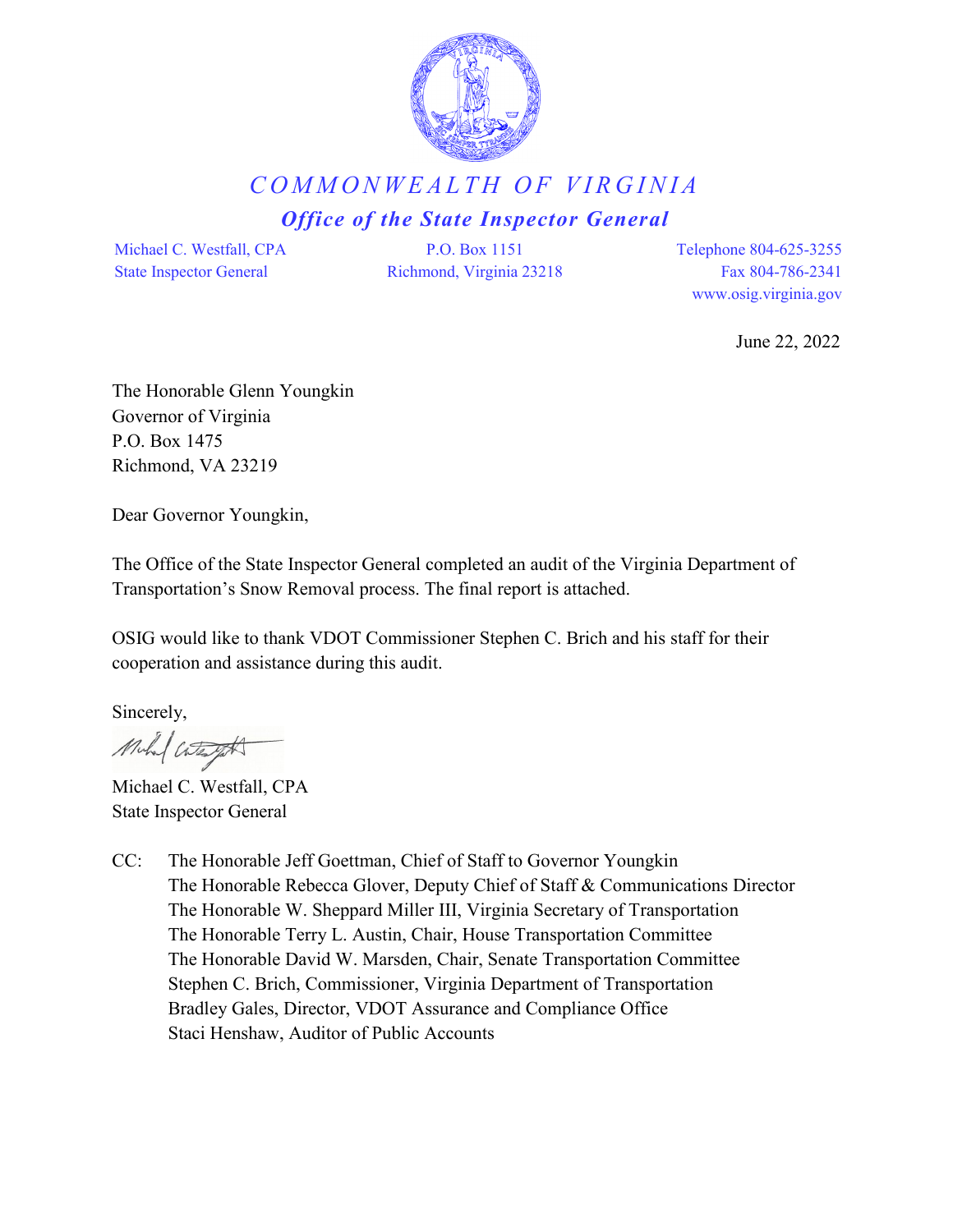**June 2022**

# **Snow Removal**

### *What OSIG Found*

#### **Shortage of Contractors**

Sufficient contractor resources are not available to assist the Virginia Department of Transportation (VDOT) for snow removal. For five of the six area headquarters (AHQs) reviewed, the Office of the State Inspector General noted shortages in the upper levels of snow removal mobilization plans - Level 4 and Level 5. With additional requirements such as workers compensation insurance and automatic vehicle locator (AVL) monitoring devices, for example, VDOT has experienced a reduction in the number of contractors interested in meeting these requirements.

#### **Improper Insurance Verification**

VDOT did not always obtain, verify and record documentation that a contractor's equipment had proper insurance coverage before the contractor used that equipment in snow removal operations.

#### **Validation of Contractor Equipment**

There is little to no validation that trucks reporting for snow removal services were the same trucks that were pre-approved to perform those services prior to the current snow season.

VDOT management concurred with all findings and plans to implement corrective actions by December 15, 2022.

# *HIGHLIGHTS*

#### **Why OSIG Performed This Audit**

On February 16, 2018, the former superintendent of VDOT's Burke Area Headquarters was sentenced to prison for his participation in a bribery scheme that brought in \$11 million over five years. This audit was conducted in response to that event, with a focus on the snow removal mobilization process.

#### **What OSIG Recommends**

- VDOT needs to find a balance between having sufficient resources and working with acceptable levels of risk. As this is a multifaceted issue, OSIG offers facilitating a post-audit brainstorming session with VDOT representatives to address the matter.
- VDOT should obtain, verify and place in the Severe Weather Application System insurance documentation confirming coverage for specific snow removal equipment prior to placing the equipment in service.
- Consideration should be given to leveraging the existing AVL technology to verify equipment is the same as inspected, then conducting physical checks on a random basis to supplement the electronic verification. As this is a multifaceted issue with no simple answer, OSIG is willing to facilitate a post-audit brainstorming session with VDOT representatives to address the matter.



For more information, please contact OSIG at 804-625-3255 or [www.osig.virginia.gov](http://www.osig.virginia.gov/)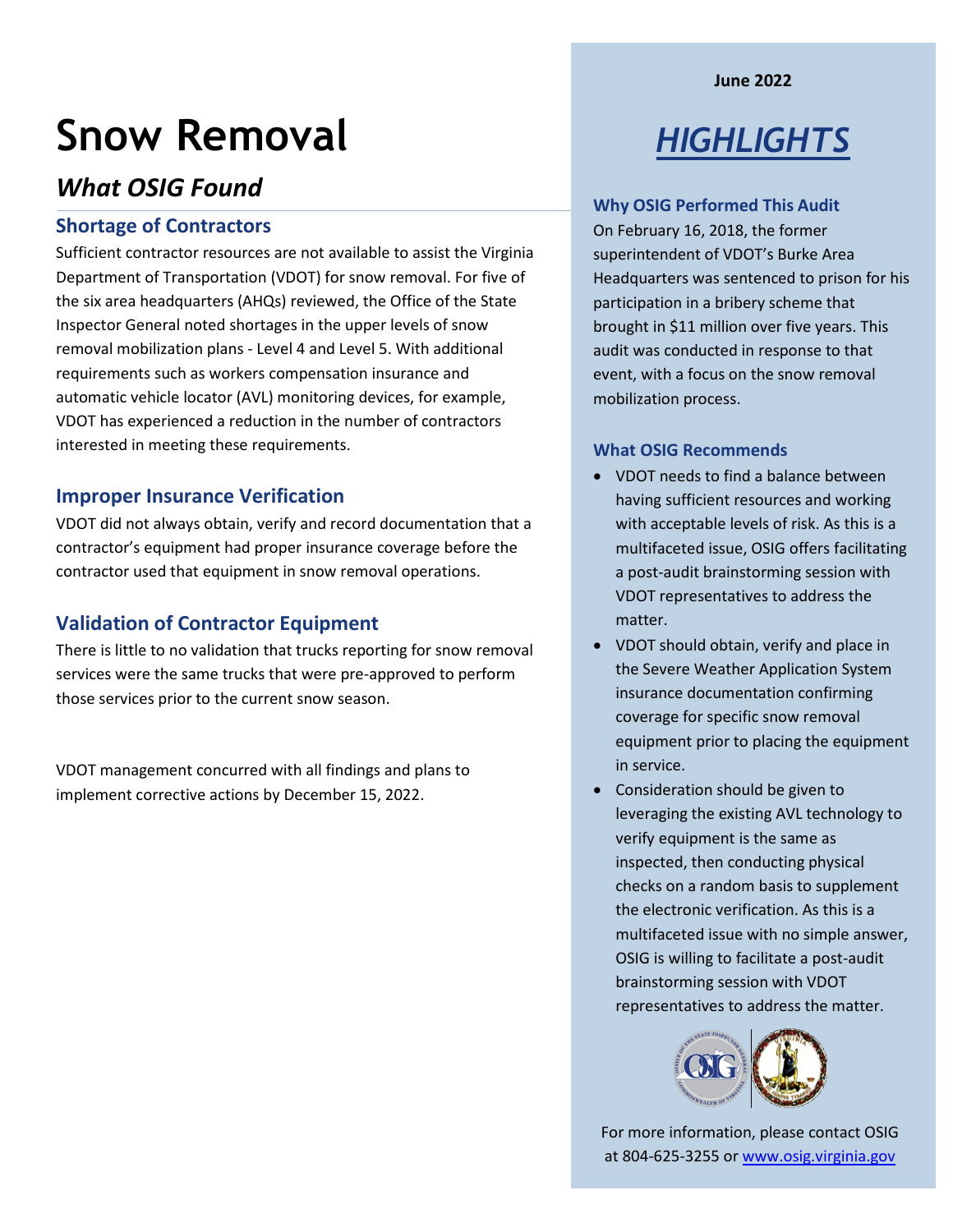# **TABLE OF CONTENTS**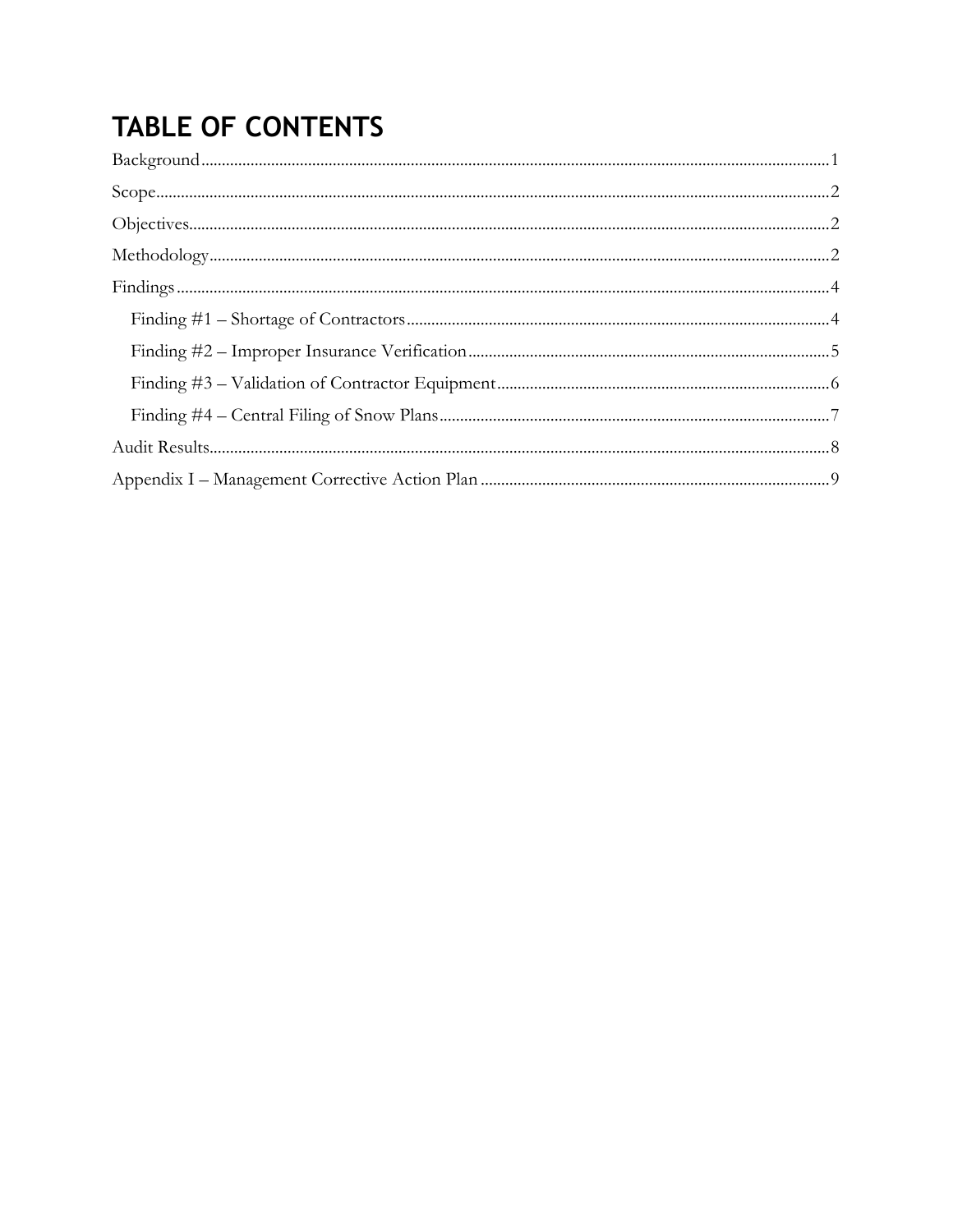# <span id="page-4-0"></span>**BACKGROUND**

VDOT is responsible for the maintenance of all interstate, primary and secondary roads with the exception of those in Henrico and Arlington counties. For more than 20 years, VDOT has relied on contracted equipment with operators, often referred to as "hired equipment," to supplement state forces in each of its nine districts.



District maintenance staff, in conjunction with the Central Office Maintenance Division, is responsible for ensuring that VDOT prepares for all winter weather operations, and that the agency conducts all contracting efforts to support winter weather operations according to Virginia procurement laws, policies and guidelines.

Each district is responsible for developing a District Snow Plan that ensures its preparedness and capability to maintain passable roadways consistent with established best practices for typical winter weather events. Each residency office and Interstate Maintenance Office creates a comprehensive snow plan for each of their AHQs or other work areas that engage in snow removal operations. Each district submits its approved snow plan to the Central Office Maintenance Division on a due date prior to the start of the active snow season. The division then uploads all snow plans to the Winter Operations Team Site or another similar shared location.

Each residency office and Interstate Maintenance Office determine the hired equipment needs to supplement state forces. They use a statewide standardized process for contracting with interested parties to provide equipment with an operator to remove snow and ice from VDOT roadways. The contract with the selected parties is standardized and documented on Form M-7B. VDOT documents the snow plan with resources assigned on Form M-41.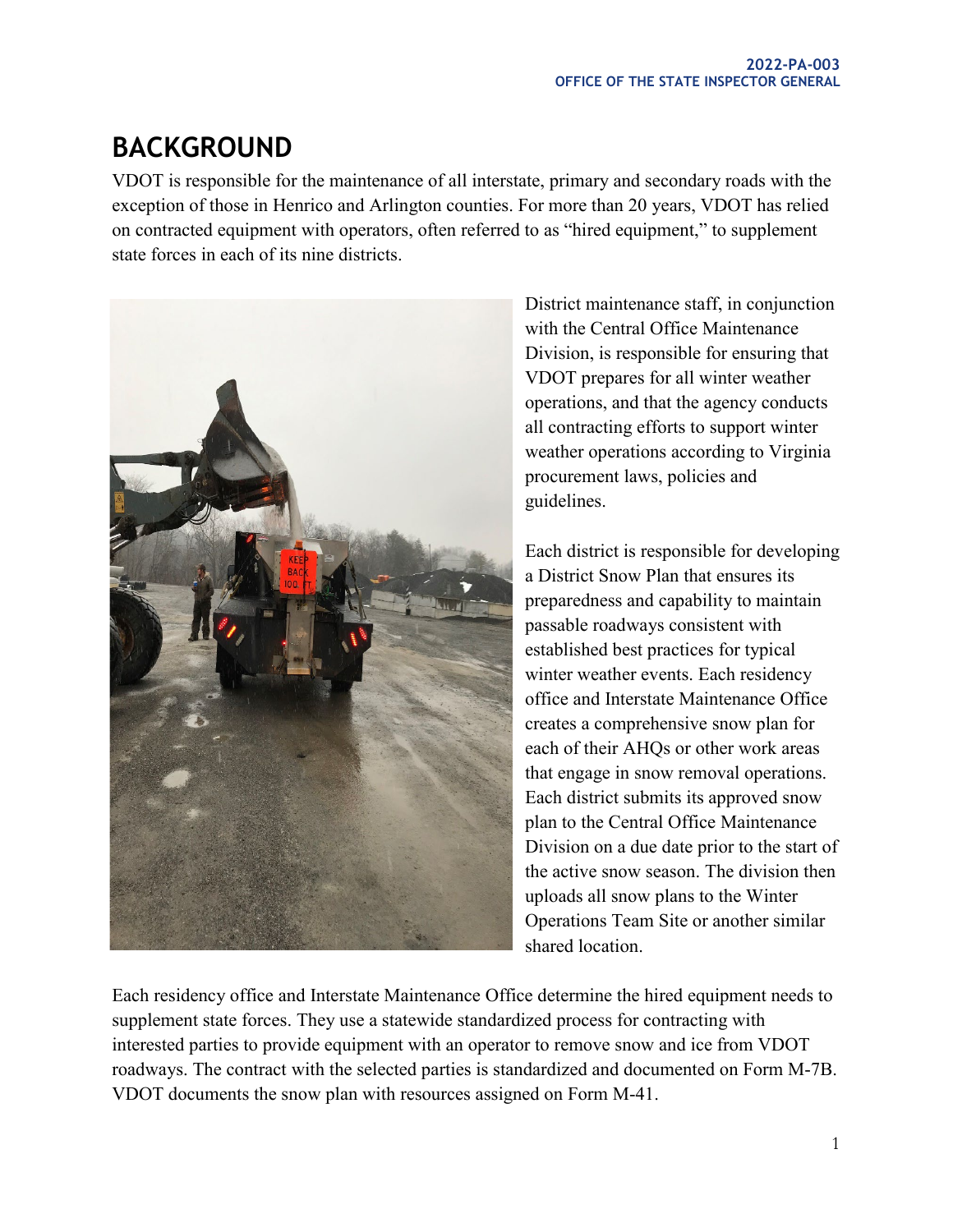## <span id="page-5-0"></span>**SCOPE**

OSIG planned an audit of snow removal operations for the 2019-2020 snow season. However, the lack of snow for the season forced OSIG to suspend the audit temporarily with plans to resume in August 2020. OSIG resumed work in August 2020 and made updates to planned audit procedures for the 2020-2021 snow season. After completing the updates, OSIG concluded that conducting the audit during the COVID pandemic would not be practical and any value the audit produced would be limited without reviewing normal snow operations. As such, OSIG suspended the audit until August 2021.

For the 2021-2022 snow season, the audit scope covered VDOT snow removal operations in:

- Salem District's Christiansburg and Blacksburg AHQs for January 15-16.
- Salem District's Hanging Rock and Southwest AHQs for January 28-29.
- Fredericksburg District's Chancellor AHQ for January 15-16.
- Fredericksburg District's Gloucester AHQ for January 21-22.

OSIG is also conducting a related audit on the Fredericksburg I-95 Snow Incident of January 3-4, 2022. OSIG will issue results of that audit in a separate report.

## <span id="page-5-1"></span>**OBJECTIVES**

Objectives of this audit were to:

- Determine whether equipment approved/accepted and identified in VDOT snow plans is mobilized in accordance with the plan that was developed.
- Determine whether equipment approved/accepted for snow removal services is the same equipment used during snow events.
- Determine whether insurance coverage is active on vehicles used for snow removal operations.

### <span id="page-5-2"></span>**METHODOLOGY**

OSIG conducted this performance audit in accordance with generally accepted government auditing standards. Those standards require that OSIG plan and perform the audit to obtain sufficient, appropriate evidence to provide a reasonable basis for the findings and conclusions based on the audit objectives. OSIG believes that the evidence obtained provides a reasonable basis for the findings and conclusion based on the audit objectives.

OSIG applied various methodologies during the audit process to gather and analyze information pertinent to the audit scope and to assist with developing and testing the audit objectives. The methodologies included the following: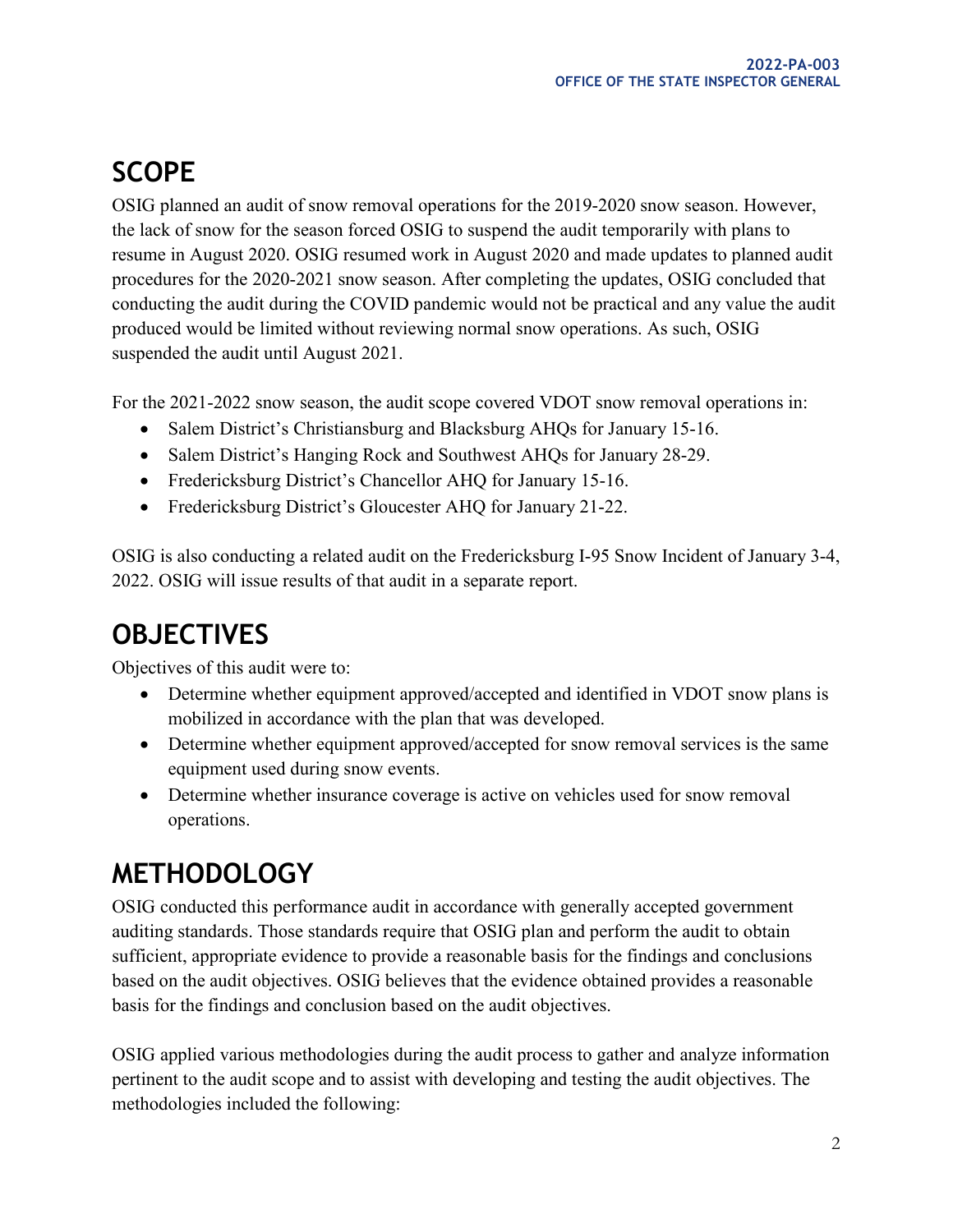- Reviewing policies and procedures.
- Conducting on-site visits during a sample of snow events.
- Photographing vehicles mobilized for a sample of snow events.
- Comparing the Form M-41 Snow Plan to the Truck Status Event Log Report (Mobilization Report) from VDOT's Severe Weather Application System to determine if mobilization is in accordance with the plan.
- Observing AVL use during the sample of snow events.
- Validating vehicle inspections in Synovia, the system that stores completed vehicle inspection results, for vehicles performing snow removal services during snow events.
- Verifying insurance coverage for contractor vehicles performing snow removal services during snow events.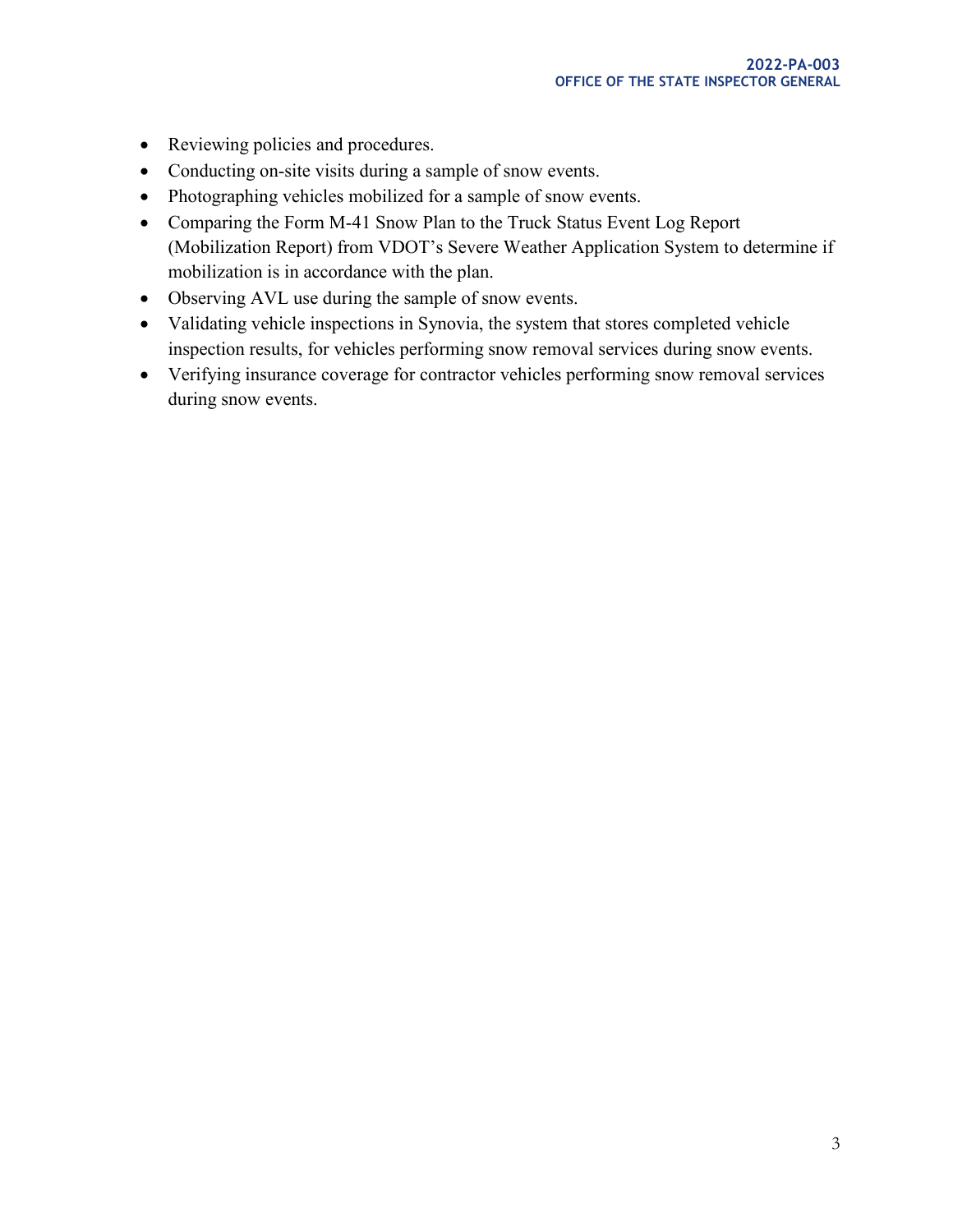## <span id="page-7-0"></span>**FINDINGS**

#### <span id="page-7-1"></span>**FINDING #1 – SHORTAGE OF CONTRACTORS**

According to Chapter 6 of the VDOT Maintenance Best Practices manual, the department shall plan for and attempt to promptly and efficiently treat and remove snow and ice from all highway systems or make them passable as soon as possible. This is considered an emergency activity and is intended to maintain roadway assets while ensuring the safety of the traveling public and yearround use of the state highways without undue delays.

In response, each VDOT district creates a snow plan to ensure preparedness and consistency during the snow season. VDOT defines mobilization levels, including what equipment is needed and available for each level of response. Contractors are required to maintain insurance on their equipment. Except for heavy off-road equipment, the contractor should have an operating AVL installed. As additional requirements such as workers compensation insurance and AVL monitoring devices have become necessary, VDOT has experienced a reduction in the number of contractors interested in meeting these requirements.

A sufficient number of contractors is not available to complete snow plans. OSIG noted shortages in the Level 4 and Level 5 mobilization categories for five of six AHQs reviewed. OSIG observed this at the Chancellor AHQ in the Fredericksburg District and the Christiansburg, Blacksburg, Hanging Rock and Southwest AHQs in the Salem District.

Without sufficient resources at mobilization levels 4 and 5, major snowstorms have the potential to be crippling unless assistance from other parts of the state can fill the gaps. In the event of a major statewide storm, VDOT would not be able to keep up without hiring equipment at costly rates and potentially accepting contractor equipment when that equipment has not been inspected or properly insured.

#### **Recommendation(s):**

VDOT needs to find a balance between having sufficient resources and working with acceptable levels of risk. VDOT might need to consider options such as using state employees from other agencies who have commercial driver's licenses or training VDOT staff who do not operate equipment as part of their normal job to operate equipment during snow events. As this is a multifaceted issue, OSIG offers facilitating a post-audit brainstorming session with VDOT representatives to address this matter.

#### *Management Response(s):*

VDOT management agrees with the conditions observed and the recommendation as presented.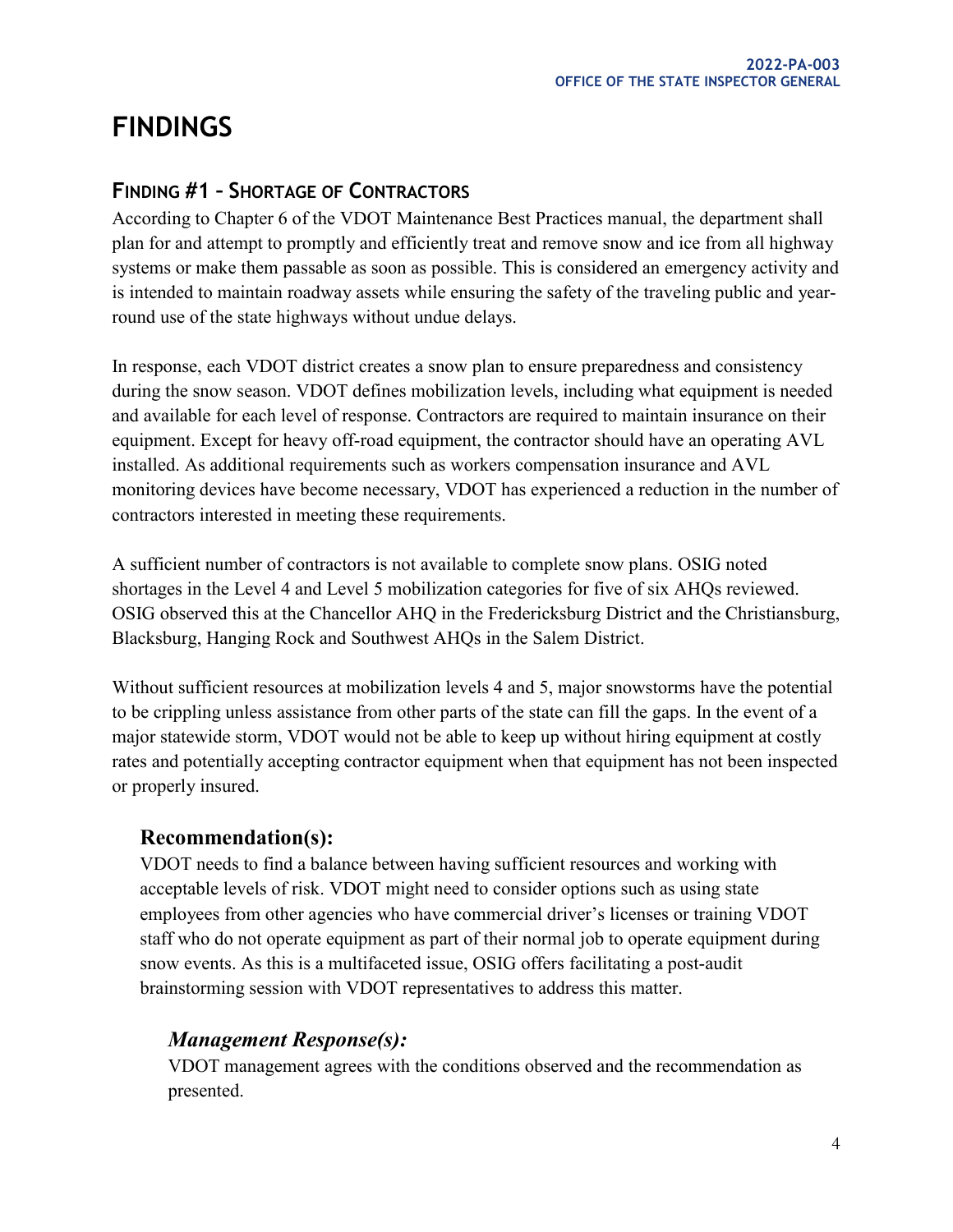#### <span id="page-8-0"></span>**FINDING #2 – IMPROPER INSURANCE VERIFICATION**

The M-7B agreement requires the contractor to provide a Certificate of Insurance and Policy Declarations Pages for Automobile Liability that include the covered vehicle(s) listed on the insurance policy.

Documentation that contractor's equipment has proper insurance coverage was not obtained, verified and recorded in the Severe Weather Application System before that equipment was used in snow removal operations. Insurance documentation maintained in the Severe Weather Application System for four Fredericksburg District, Gloucester AHQ contractors and for two Fredericksburg District, Chancellor AHQ contractors did not list vehicles on the Certificate of Insurance.

According to the Fredericksburg Infrastructure Manager, errors were made in regards to the Gloucester AHQ exceptions resulting in copies filed in the Severe Weather Application System that did not have the vehicles listed, while in Chancellor the vehicles were not listed at all. OSIG follow up with the insurance companies confirmed that four vehicles had no coverage while two other vehicles had coverage that was not documented.

#### **Recommendation(s):**

Insurance documentation confirming coverage for specific snow removal equipment should be obtained, verified and placed in the Severe Weather Application System prior to equipment being placed in service.

#### *Management Response(s):*

VDOT management agrees with the conditions observed and the recommendation as presented.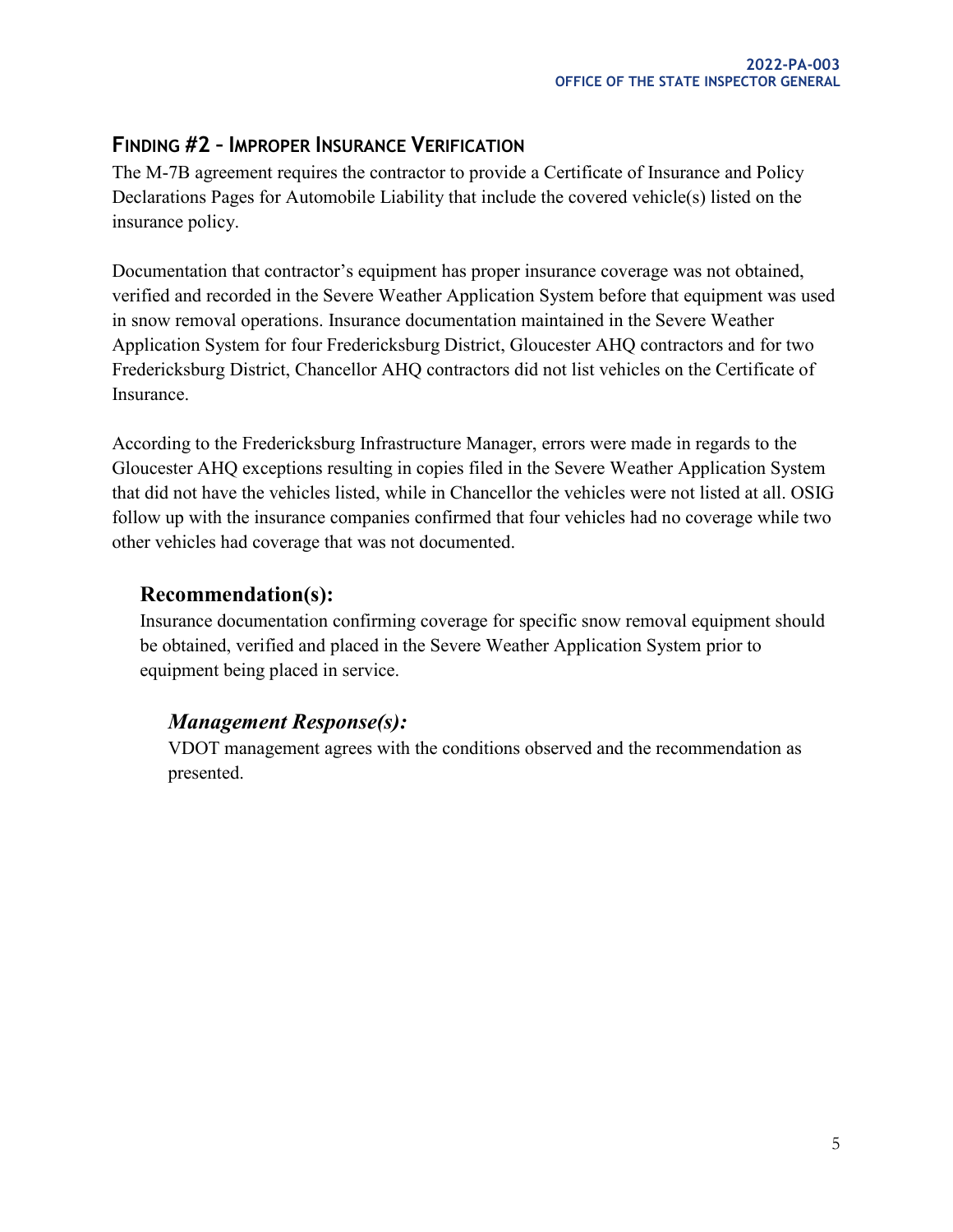#### <span id="page-9-0"></span>**FINDING #3 – VALIDATION OF CONTRACTOR EQUIPMENT**

VDOT Maintenance Directive: Standardized Winter Operations Planning and Execution establishes the mobilization and demobilization process for snow removal equipment to ensure consistency, transparency, accountability and compliance with best practices. Processes are further defined in the Snow Removal Equipment Services Agreement M-7B, Scope of Services section (A5c) which indicates that equipment photos taken during equipment verification may be used when reporting for operational service to verify the registration, license plate and Vehicle Identification Number.

There is limited to no validation of trucks reporting for snow removal services to ensure they are the same/correct trucks that were approved through the M-7B process to perform the services. No validation of trucks reporting for snow removal services for the January  $15 - 16$ , 2022 snow event at the Fredericksburg District, Chancellor AHQ was observed.

According to the Fredericksburg District Infrastructure Manager, there is no large scale checking of items such as VIN's, insurance and tags, especially in the bigger urban areas since logistics makes this difficult. The District Infrastructure Manager told OSIG that VDOT performs spot checks, but not wholesale checks of every single piece for every storm.

The possibility exists that contractors substitute uninspected vehicles. This increases the risk of accidents. Fredericksburg District Infrastructure Manager commented that in evaluating the cost/benefit impact of this for the current season, there were no accidents related to a contractor with a faulty piece of equipment in the district. Accidents due to driver errors did occur, but these were not due to faulty equipment.

#### **Recommendation(s):**

Consideration should be given to leveraging the existing AVL technology to verify equipment is the same as inspected, then conducting physical checks on a random basis to supplement the electronic verification. As this is a multifaceted issue with no simple answer, OSIG is willing to facilitate a post-audit brainstorming session with VDOT representatives to address this matter.

#### *Management Response(s):*

VDOT management agrees with the conditions observed and the recommendation as presented.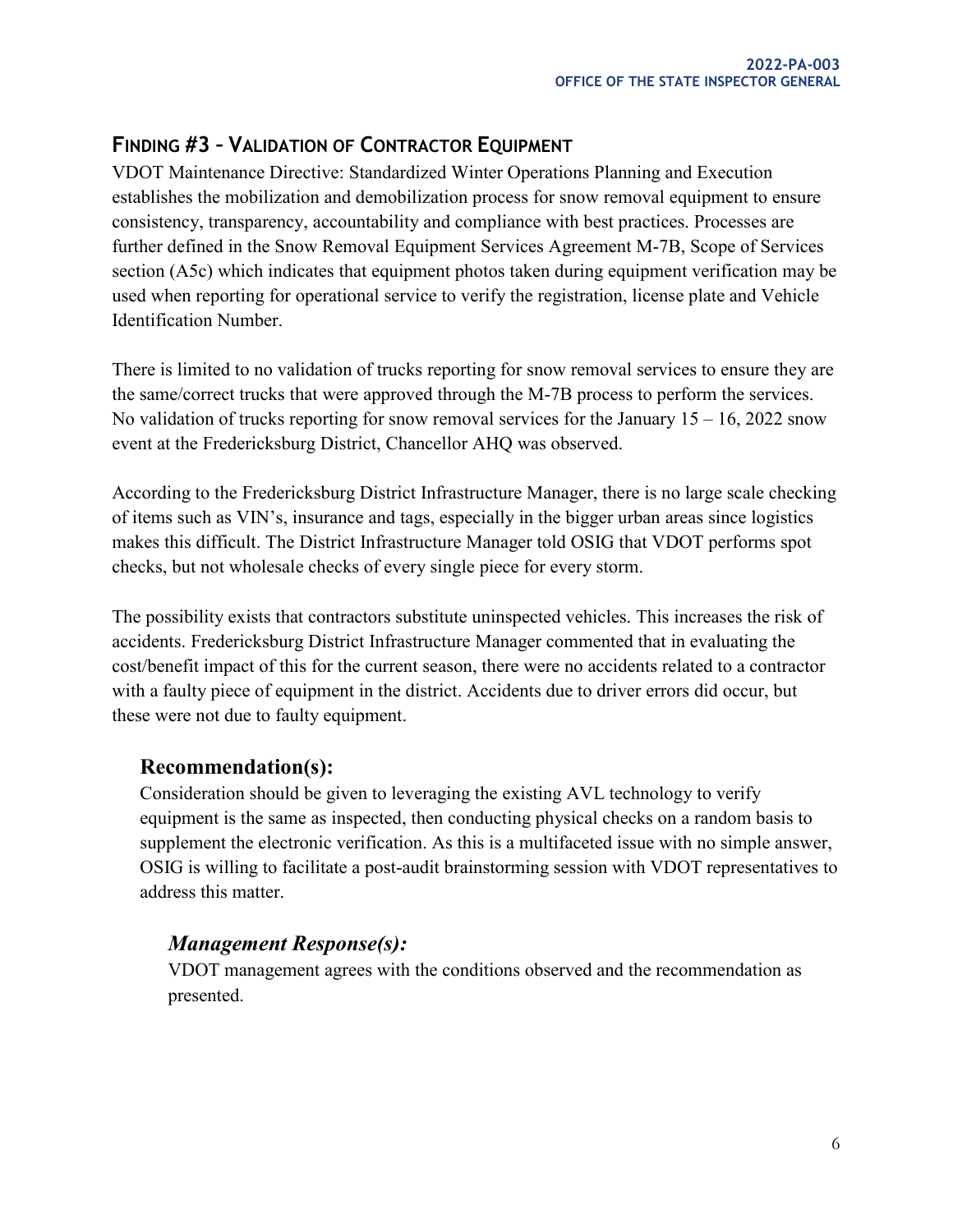#### <span id="page-10-0"></span>**FINDING #4 – CENTRAL FILING OF SNOW PLANS**

The current version of Form M-41 should be available to all levels of management. In accordance with VDOT Maintenance Directive: Standardized Winter Operations Planning and Execution, each district shall submit their approved snow plans to the Central Office Maintenance Division no later than the established submission date of December 1. Snow plans may be submitted as individual files in an email or links to a shared site such as SharePoint or Google Drive. The Central Office Maintenance Division shall collect all district snow plans and upload them to the Winter Operations Team Site or another similar shared location.

M-41 forms obtained from the Central Office for the Salem District Hanging Rock and Southwest AHQs and the Fredericksburg District Chancellor and Gloucester AHQs were outdated. In effect, all levels of management, including those in Central Office, did not have correct information about the snow removal plans and related staffing for the various mobilization levels.

Changes were made at the residency level subsequent to the district offices' submissions to Central Office in the fall. The Fredericksburg District Infrastructure Manager commented that the document sometimes changes because vendors are not signing up on time. Additionally, VDOT receives incomplete documentation that causes vendors to miss the deadlines for signup, and the area headquarters has to continue to work with vendors past the deadline to get enough equipment. Otherwise, there would be additional equipment shortages.

#### **Recommendation(s):**

The Maintenance Division or district should update the Winter Operations Team Site or another newly developed central repository with the new versions of Form M-41 after approval by the residencies.

#### *Management Response(s):*

VDOT management agrees with the conditions observed and recommendation as presented.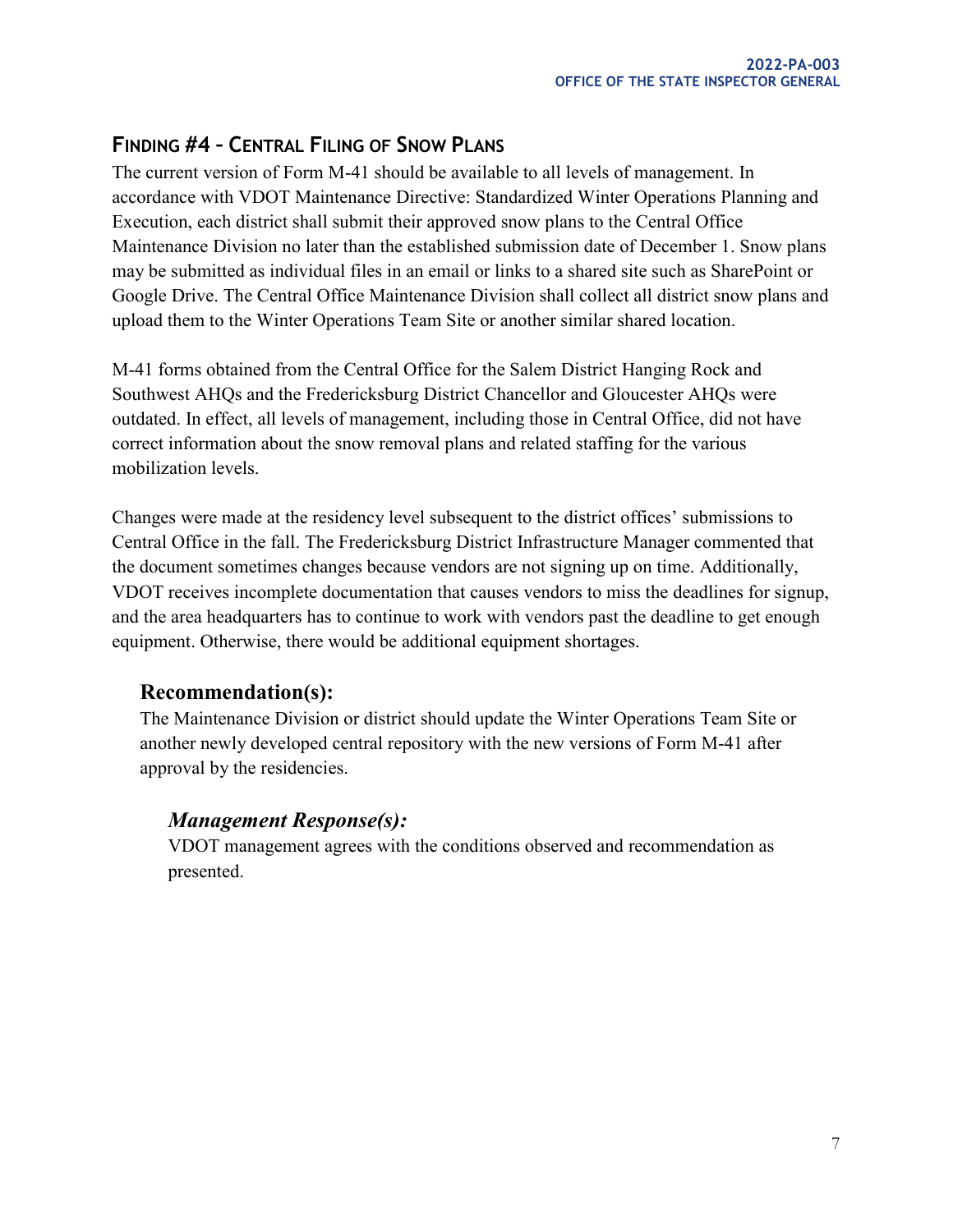# <span id="page-11-0"></span>**AUDIT RESULTS**

This report presents the results of OSIG's Snow Removal Audit. The following audit testing was performed with immaterial, if any, discrepancies noted:

- Determined that AVL is used during the snow events mostly to research and respond to idle alerts and to locate trucks, including re-routing trucks to respond to deteriorating road conditions during the snow events. Management finds this use of the AVL valuable.
- Determined that AHQs were conducting operations in accordance with the most current Form M-41.

Based on the results and findings of the audit test work conducted of snow removal, OSIG concluded that internal controls, as they relate to the audit objectives, were operating properly except as identified in the report findings.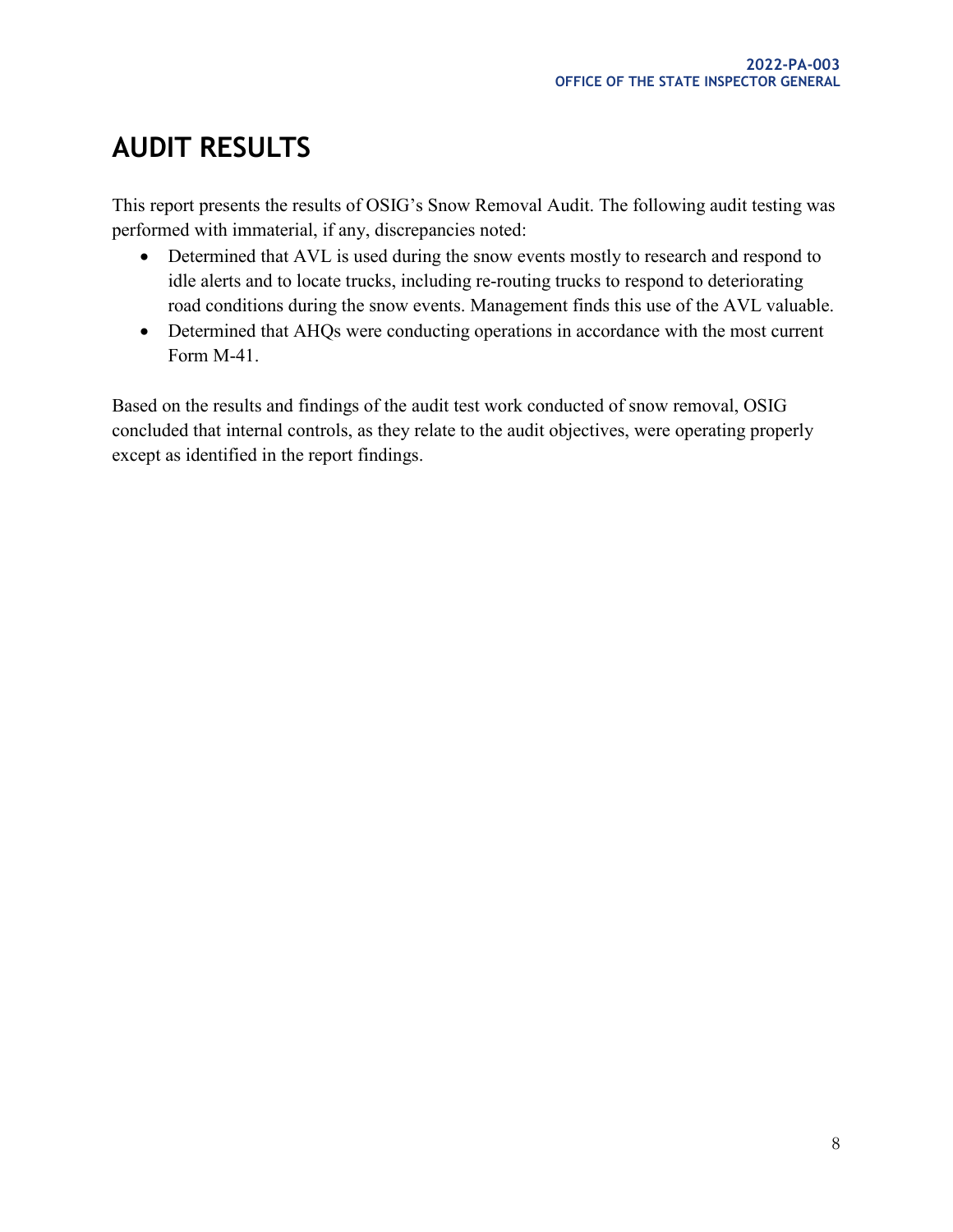### **APPENDIX I – MANAGEMENT CORRECTIVE ACTION PLAN**

<span id="page-12-0"></span>

| <b>RECOMMENDATION</b>                                                                                                                                                                                                                                                                                                                                                                                                                                                                                                                                                      | <b>CORRECTIVE</b><br><b>ACTION</b>                                                                                                                                                                                                                                                                             | <b>DELIVERABLE</b>                                                                                      | <b>ESTIMATED</b><br><b>COMPLETION</b><br><b>DATE</b> | <b>RESPONSIBLE</b><br><b>POSITION</b>                                                    |
|----------------------------------------------------------------------------------------------------------------------------------------------------------------------------------------------------------------------------------------------------------------------------------------------------------------------------------------------------------------------------------------------------------------------------------------------------------------------------------------------------------------------------------------------------------------------------|----------------------------------------------------------------------------------------------------------------------------------------------------------------------------------------------------------------------------------------------------------------------------------------------------------------|---------------------------------------------------------------------------------------------------------|------------------------------------------------------|------------------------------------------------------------------------------------------|
| #1. VDOT needs to find a<br>balance between having<br>sufficient resources and<br>working with acceptable levels<br>of risk. VDOT might need to<br>consider options such as using<br>state employees from other<br>agencies who have<br>commercial driver's licenses<br>or training VDOT staff who<br>do not operate equipment as<br>part of their normal job to<br>operate equipment during<br>snow events. As this is a<br>multifaceted issue, OSIG<br>offers facilitating a post-audit<br>brainstorming session with<br>VDOT representatives to<br>address this matter. | VDOT accepts<br>OSIG's offer to<br>facilitating a post-<br>audit brainstorming<br>session.<br>A meeting will be<br>held to include a<br>VDOT statewide<br>stakeholder group<br>with OSIG to review<br>current contractual<br>requirements and<br>brainstorm for<br>potential solutions and<br>review of risks. | Minutes of the<br>meeting(s) that may<br>include action plans,<br>if identified during<br>the meetings. | 12/1/2022                                            | Maintenance Division<br>Administrator/Assistant<br>Maintenance Division<br>Administrator |
| #2. Insurance documentation<br>confirming coverage for                                                                                                                                                                                                                                                                                                                                                                                                                                                                                                                     | The Maintenance<br>Division will remind                                                                                                                                                                                                                                                                        | A reminder email<br>will be sent to the                                                                 | 9/1/2022                                             | Maintenance Division<br>Administrator/Assistant                                          |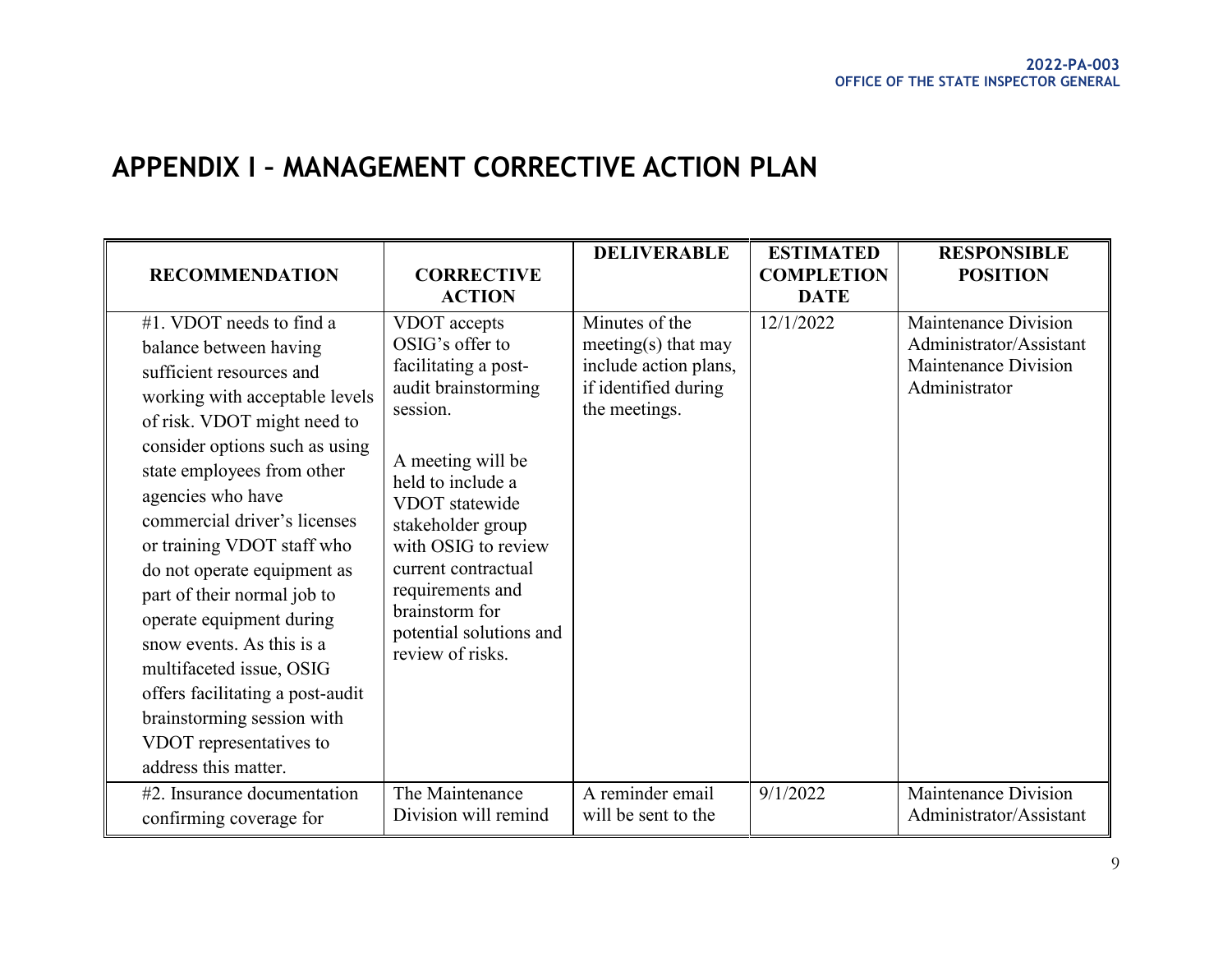| specific snow removal<br>equipment should be obtained,<br>verified and placed in the<br>Severe Weather Application<br>System prior to equipment<br>being placed in service.                                                                                                                                                                                                      | the District<br>Maintenance<br>Engineers and<br>Infrastructure<br>Managers of the<br>requirements to<br>confirm coverage for<br>snow removal<br>equipment prior to<br>being placed in<br>service.<br>The Maintenance<br>Division will conduct<br>a random sample<br>review of each<br>District's M7B. | Districts as well as<br>discussed at the<br><b>District Maintenance</b><br>Engineer meeting.<br>Random sample<br>results will be<br>provided to each<br>District. | 12/15/2022 | Maintenance Division<br>Administrator                                                    |
|----------------------------------------------------------------------------------------------------------------------------------------------------------------------------------------------------------------------------------------------------------------------------------------------------------------------------------------------------------------------------------|-------------------------------------------------------------------------------------------------------------------------------------------------------------------------------------------------------------------------------------------------------------------------------------------------------|-------------------------------------------------------------------------------------------------------------------------------------------------------------------|------------|------------------------------------------------------------------------------------------|
| #3. Consideration should be<br>given to leveraging the<br>existing AVL technology to<br>verify equipment is the same<br>as inspected, then conducting<br>physical checks on a random<br>basis to supplement the<br>electronic verification. As this<br>is a multifaceted issue with no<br>simple answer, OSIG is<br>willing to facilitate a post-<br>audit brainstorming session | VDOT accepts<br>OSIG's offer to<br>facilitating a post-<br>audit brainstorming<br>session.<br>A meeting will be<br>held to include a<br>VDOT statewide<br>stakeholder group<br>with OSIG to review<br>existing AVL and<br>processes and<br>brainstorm for                                             | Minutes of the<br>meeting(s) that may<br>include action plans,<br>if identified during<br>the meetings.                                                           | 12/1/2022  | Maintenance Division<br>Administrator/Assistant<br>Maintenance Division<br>Administrator |